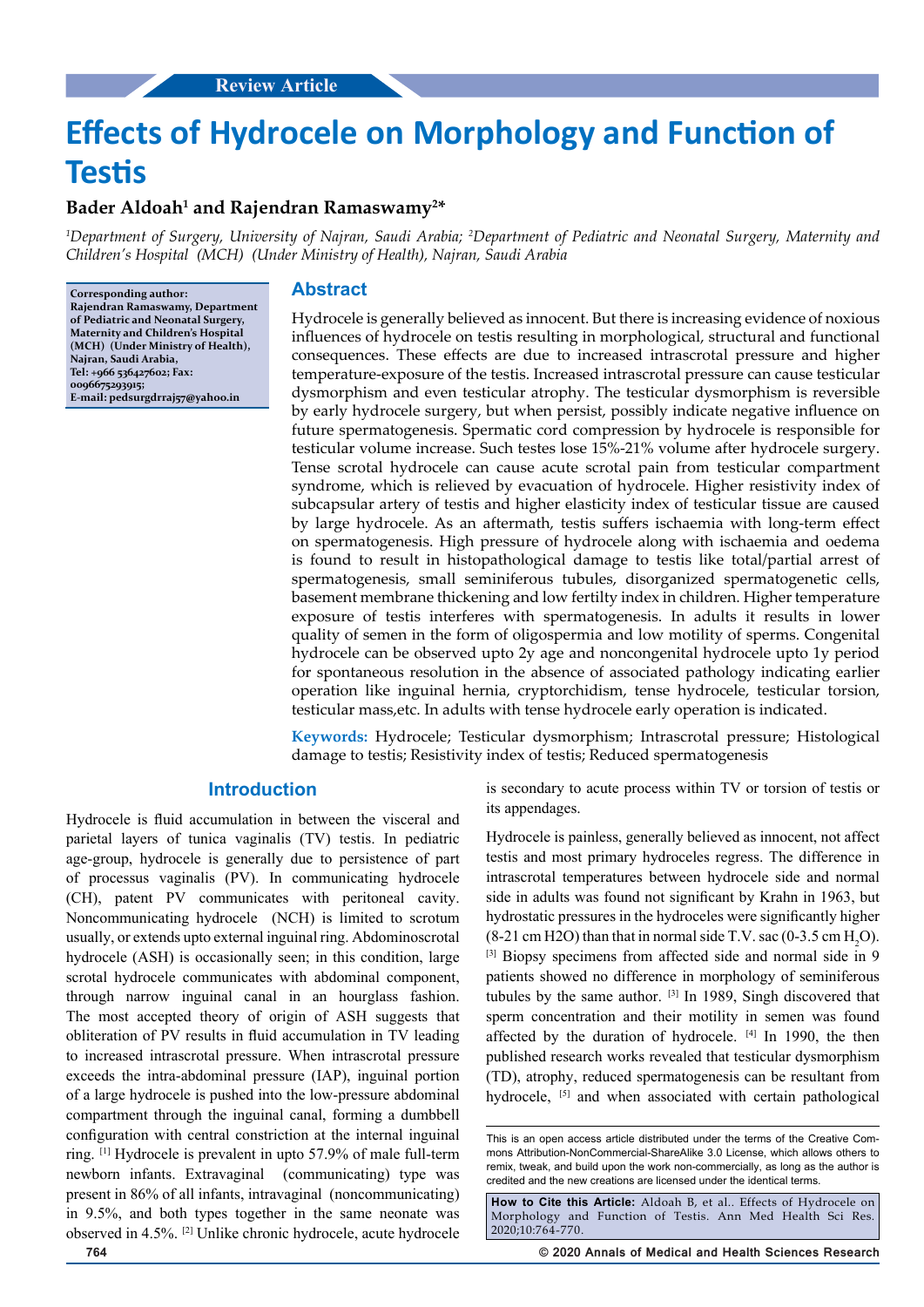conditions, hydrocele operation should not be delayed even in children. [6] Later more and more scientific evidences are accumulating both in adults and in children including infants, of the deleterious effects of apparently innocuous hydrocele. It was surprising to find no mention of any adverse effects of hydrocele to testis in recent reviews of hydrocele. [7,8] The present review is an expedition to elucidate the effects of different types of hydrocele in children and adults on the tissue-pressure within testis, its blood supply, the morphologic and histopathological alterations, spermatogenesis and the fertility potential of the individual in the long run. Minimizing further complications from a hydrocele is dependent on the employment of timely therapeutic techniques following diagnosis. [9]

# **Method of Data Collection and Analysis**

Using the search-engine "google" and applying search items as 'effects of hydrocele on testis', 'effects of hydrocele on testis in children', 'testicular compartment syndrome', 'testicular dysmorphism', 'effects of hydrocele on fertility', 'histopathological changes of testis in hydrocele', literature search was done and publications were listed. Publications related to animals were excluded. Publications after 1960 only are collected. Relevant data from articles were compiled, analysed and conclusions drawn. Data were categorized into headings and subheadings based on different effects on testis by hydrocele in adults and in children. Based on available evidences, finally, current recommendation to the timing of hydrocele treatment is arrived at.

#### **Effects of Intrascrotal Pressure on Testis**

#### **Effects on morphology of testis**

Dedhia found that hydrocele can adversely affect morphology of testis. [10] Dandapat et al. studied the effect of unilateral hydrocele of TV of 2-5y duration in 120 patients of 30-40y age group. [5] The testes of unaffected side acted as controls. On the hydrocele side, 22% of testes showed flattening and 8% atrophy, while 70% of testes showed no pressure effect . Thickening of the epididymis and cord was observed in 12% and 18% of cases respectively. In adults, tendency for rounding rather than flattening of the ipsilateral testis due to hydrocele was highlighted by others. [11] Anatomical changes in testicular morphology, such as the development of fusiform testes, have been observed in infants with large, tense ASH and are reportedly reversed after hydrocelectomy. In a review of infantile ASHs with TD including 73 patients (94 testes), TD (defined as flattened and elongated or fusiform testes) was reported in 65/94 (69.1%) of the affected testes as detected during surgery. Epididymal abnormalities were identified in  $12/94$  (12.8%) of the affected epididymes.  $[12]$  Testicular dysmorphism has also been reported by many authors. [5,10,12-33] [Table 1]. In a case report of ASH, testis was situated between abdominal and scrotal components bilaterally. [1] Testicular dysmorphism is mostly associated with ASHs. Hydrocele sac pressures are higher than that in the abdominal compartment  $(>11$  cm of H2O). [34-40] Thus, a hydrocele in childhood cannot be simply explained by the patency of the PV at a caliber that

allows only the passage of abdominal fluid into scrotum. In a hydrocele, the contractile activity of the persisting smooth muscle of the incompletely obliterated PV actively propels the fluid into the sac, but prevents its retrograde flow. The reported distal intussusception of PV probably also supports its propulsive activity. [40]

The two theories regarding the mechanism by which testicular dysgenesis (TD) develops include (1) increased hydrostatic pressure on the testicular parenchyma or the vessels due to large tense hydrocele and (2) intrinsic developmental abnormality of the testis which is a part of the ASH complex or a coexisting finding. [12,22] Excess hydrostatic pressure of hydrocele resulted in testicular atrophy, [27,29] epididymal abnormalities, such as splayed and thickened and/or elongated epididymis, [22] epididymal tissue incorporated in the hydrocele sac, [26] and complete lack of epididymis. <sup>[22,25,27]</sup> Complete postoperative recovery in most of the testes with dysmorphism [23-25] suggests that early operative intervention can prevent functional damage. However, some testes were persistently hypoplastic despite early surgical intervention. [23] Such testicular hypoplasia can be the result of pressure damage or secondary to operative vascular compromise. [22] A high incidence of contralateral abnormalities was observed in infants with ASH. This observation may suggest that unilateral TD is more related to developmental abnormalities than to the pressure effect of hydrocele fluid on the testis. In such cases postoperative recovery from TD could not be expected. The morphologic testicular changes observed in infants with ASH suggest possible long-term functional deficiency including fertility risk. In a recent review of ASH involving 578 cases, Gadelkareem observed TD in 69.10%- 90% cases. [32] Testicular dysmorphism is often reversible in pediatric patients. Unilateral/ bilateral testicular atrophy, impaired spermatogenesis or azoospermia have been reported in ASH. [32]

Jedrzejewski et al. observed in boys aged 8-36m by scrotal ultrasound scan (USS) that in presence of scrotal hydrocele, the volume of testes decreased with increasing age.  $[28]$  In 120 patients of 20-40y age with bilateral hydrocele of 2-8y duration, Singh et al. demonstrated that overall 12.5% of testes, and in severe hydrocele, 46.4% of testes had decrease in size. [33]

Jozsa et al. proved that the persistence of NCH in patients with mean age of 40m, for at least 1 month, resulted in the destruction of appendix testis, indicated by the absence of androgen receptor and estrogen receptor expressions and by epithelial destruction. [41] This is probably the effect of elevated hydrostatic pressures. Such knowledge may suggest alteration in the age of surgical treatment of pediatric patients with NCH. Yang et al. operated 284 boys 18 m-56 m age, with hydrocele laparoscopically. Interestingly, almost all the preoperative NCH (283/284) were discovered with open internal rings and patent PV rather than with closed internal rings. But there were no fluctuating sizes of these hydroceles. They detected "valve-like pore" on top of the 'noncommunicating' hydrocele observed in their laparoscopic explorations. This had a key role in making the fluid flow only from peritoneal cavity into hydrocele. In support of this, they detected blue staining of the aspirated fluid of the hydrocele. [42] Hydrocele of some neonates and infants can spontaneously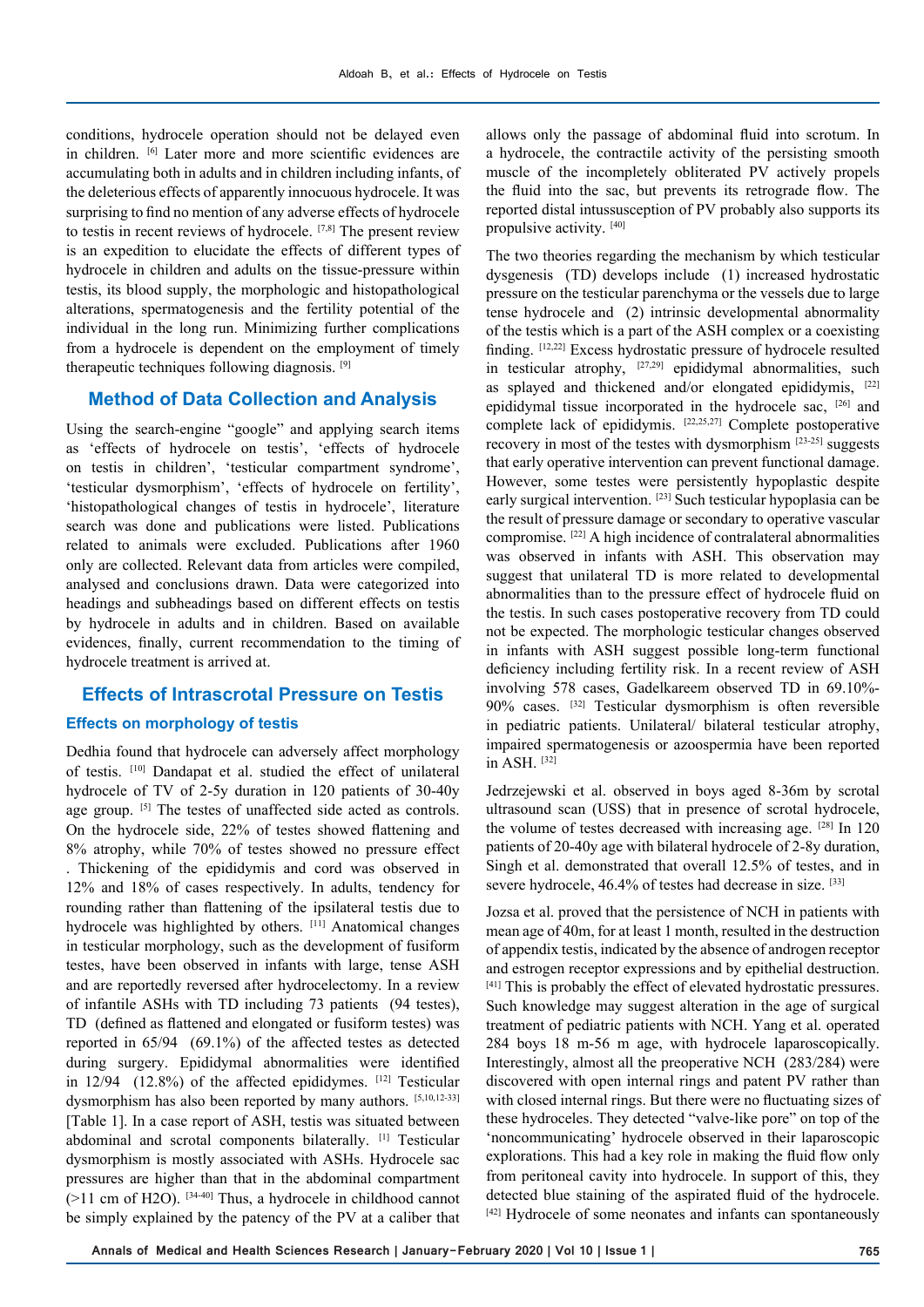| Table 1: Published data of morphological and histological changes in testis due to hydrocele. |                        |                               |                  |                            |                                                                             |                                                                                                                                                                                                                   |                                                                       |  |  |  |
|-----------------------------------------------------------------------------------------------|------------------------|-------------------------------|------------------|----------------------------|-----------------------------------------------------------------------------|-------------------------------------------------------------------------------------------------------------------------------------------------------------------------------------------------------------------|-----------------------------------------------------------------------|--|--|--|
| Author                                                                                        | Year of<br>publication | No. of<br>patients/<br>testes | Age<br>group     | Type of<br>hydrocele       | <b>Dysmorphism</b>                                                          | <b>Histological change</b>                                                                                                                                                                                        | Semen analysis                                                        |  |  |  |
| Krahn et al <sup>[3]</sup>                                                                    | 1963                   | 9                             | Adults           |                            |                                                                             | Nil                                                                                                                                                                                                               |                                                                       |  |  |  |
| Gratania et<br>$al.$ [34]                                                                     | 1969                   |                               | Adults           |                            |                                                                             | Nil                                                                                                                                                                                                               |                                                                       |  |  |  |
| Dedhia et al<br>$[10]$                                                                        | 1981                   | $\overline{a}$                | Adults           |                            | Adversely affect<br>morphology                                              | Adversely affect<br>spermatogenesis in 65%<br>cases                                                                                                                                                               |                                                                       |  |  |  |
| Singh MP et<br>$al.$ [35]                                                                     | 1989                   | 43                            | Adults           | SН                         | N/A                                                                         | Histological alteration in<br>52.2% of biopsies                                                                                                                                                                   |                                                                       |  |  |  |
| Singh MP et<br>$al.$ [4]                                                                      | 1989                   | 43                            | Adults           | <b>SH</b>                  | N/A                                                                         | N/A                                                                                                                                                                                                               | Sperm concentration<br>&motility affected by<br>duration of hydrocele |  |  |  |
| Dandapat et<br>$al.$ [5]                                                                      | 1990                   | 120                           | $30-40y$         |                            | Flattening in 22%, atrophy<br>of 8% testes                                  | total arrest of<br>spermatogenesis in 8% of<br>the testes, partial arrest in<br>other 10%. disorganized<br>spermatogenic cells seen<br>in the tubules of 42%,<br>interstitial cell fibrosis in 85%<br>of biopsies |                                                                       |  |  |  |
| Chamberlain<br>$et al.$ [13]                                                                  | 1995                   | 2 testes                      | 2.75 m           | <b>ASH</b>                 | 2 Fusiform testes                                                           | Not done                                                                                                                                                                                                          |                                                                       |  |  |  |
| Ferro et al <sup>[14]</sup>                                                                   | 1995                   | 4/5testes                     | 8 m              | $\mathfrak{c}\mathfrak{c}$ | 1 Elongated testis                                                          | Reduced parenchyma                                                                                                                                                                                                |                                                                       |  |  |  |
| Sereles and<br>Kogan <sup>[15]</sup>                                                          | 1996                   | 4 testes                      | 4 m              | $\epsilon$                 | Tubular & dysplastic testes                                                 |                                                                                                                                                                                                                   |                                                                       |  |  |  |
| Nagar and<br>Kessler <sup>[16]</sup>                                                          | 1998                   | 15/19 testes                  | 3.9 <sub>m</sub> | $\epsilon$                 | Flattened &elongated<br>testes                                              |                                                                                                                                                                                                                   |                                                                       |  |  |  |
| Cooper et<br>al [17]                                                                          | 1999                   | 2/3testes                     | 8 m              | $\epsilon$                 | 2 fusiform<br>1 elongated                                                   |                                                                                                                                                                                                                   |                                                                       |  |  |  |
| Avolio et al. [18]                                                                            | 2000                   | 9/10 testes                   | $7-18$ m         |                            | 1 fusiform                                                                  |                                                                                                                                                                                                                   |                                                                       |  |  |  |
| Srinath et al<br>[36]                                                                         | 2004                   | 25                            | $27-48y$         | Unilateral<br>SН           | No effect on volume                                                         | distortion of the seminifer-<br>ous tubules arrangement,<br>reduction in the number of<br>seminiferous cell count due<br>primarily to a decrease in<br>spermatids                                                 |                                                                       |  |  |  |
| Mihmanli. <sup>[19]</sup>                                                                     | 2004                   | 23                            | 21-72 Y          |                            | Volume higher. Volume<br>decrease postoperatively                           | Not studied                                                                                                                                                                                                       |                                                                       |  |  |  |
| Kinoshita et<br>$al.$ [37]                                                                    | 2006                   | 1/1                           | 9 m              | $\mathfrak{c}$             | 1 normal                                                                    |                                                                                                                                                                                                                   |                                                                       |  |  |  |
| Turgut et al <sup>[20]</sup>                                                                  | 2006                   |                               |                  |                            | Rounding of testis.                                                         |                                                                                                                                                                                                                   |                                                                       |  |  |  |
| Adaletli. <sup>[21]</sup>                                                                     | 2006                   | 17                            | $2-7Y$           |                            | Volume higher. Volume<br>decrease postoperatively.<br>9 elongated testes, 5 | Not studied                                                                                                                                                                                                       |                                                                       |  |  |  |
| Bayne et al. [22]                                                                             | 2008                   | 6/9 testes                    | $5-12 m$         | $\mathfrak{c}$             | Splayed epididymis,<br>4 Thickened and/or<br>elongated epididymis           |                                                                                                                                                                                                                   |                                                                       |  |  |  |
| Cozzi et al. <sup>[23]</sup>                                                                  | 2008                   | 18/23 testes                  | $3-21$ m         | $\mathfrak{c}\mathfrak{c}$ | 18 Flattened and<br>elongated testes                                        | Not studied                                                                                                                                                                                                       |                                                                       |  |  |  |
| Cuervo et<br>$al.$ [24]                                                                       | 2009                   | 6/6                           | $3-8$ m          | $\mathfrak{c}\mathfrak{c}$ | 1 fusiform testis                                                           |                                                                                                                                                                                                                   |                                                                       |  |  |  |
| Kajbafzadeh et<br>al. [25]                                                                    | 2010                   | 7/10                          | 3-84 m           | $\epsilon$                 | 9 Flattened and elongated<br>testis                                         |                                                                                                                                                                                                                   |                                                                       |  |  |  |
| Park et al. [26]                                                                              | 2010                   | 1/1                           | 11 <sub>m</sub>  | $\mathfrak{c}\mathfrak{c}$ | Normal testis Epididymal<br>tissue Incorporated in<br>hydrocele sac (1)     |                                                                                                                                                                                                                   |                                                                       |  |  |  |
| Halilbasic et<br>$al.$ [27]                                                                   | 2011                   | 1/2                           | 11 <sub>m</sub>  | $\mathfrak{c}\mathfrak{c}$ | 1 testicular atrophy and<br>lack of epididymal tissue                       |                                                                                                                                                                                                                   |                                                                       |  |  |  |
| Jedrzejewski<br>et al <sup>[28]</sup>                                                         | 2012                   | 41                            | 8-36 m           | <b>SH</b>                  | Volume decreased with<br>increasing age                                     | Not studied                                                                                                                                                                                                       |                                                                       |  |  |  |
| Vaos et al <sup>[12]</sup>                                                                    | 2014                   | 1/1                           | 10 <sub>m</sub>  | <b>ASH</b>                 | Flattened, elongated<br>fusiform testis, splayed<br>epididymis              | Not studied                                                                                                                                                                                                       |                                                                       |  |  |  |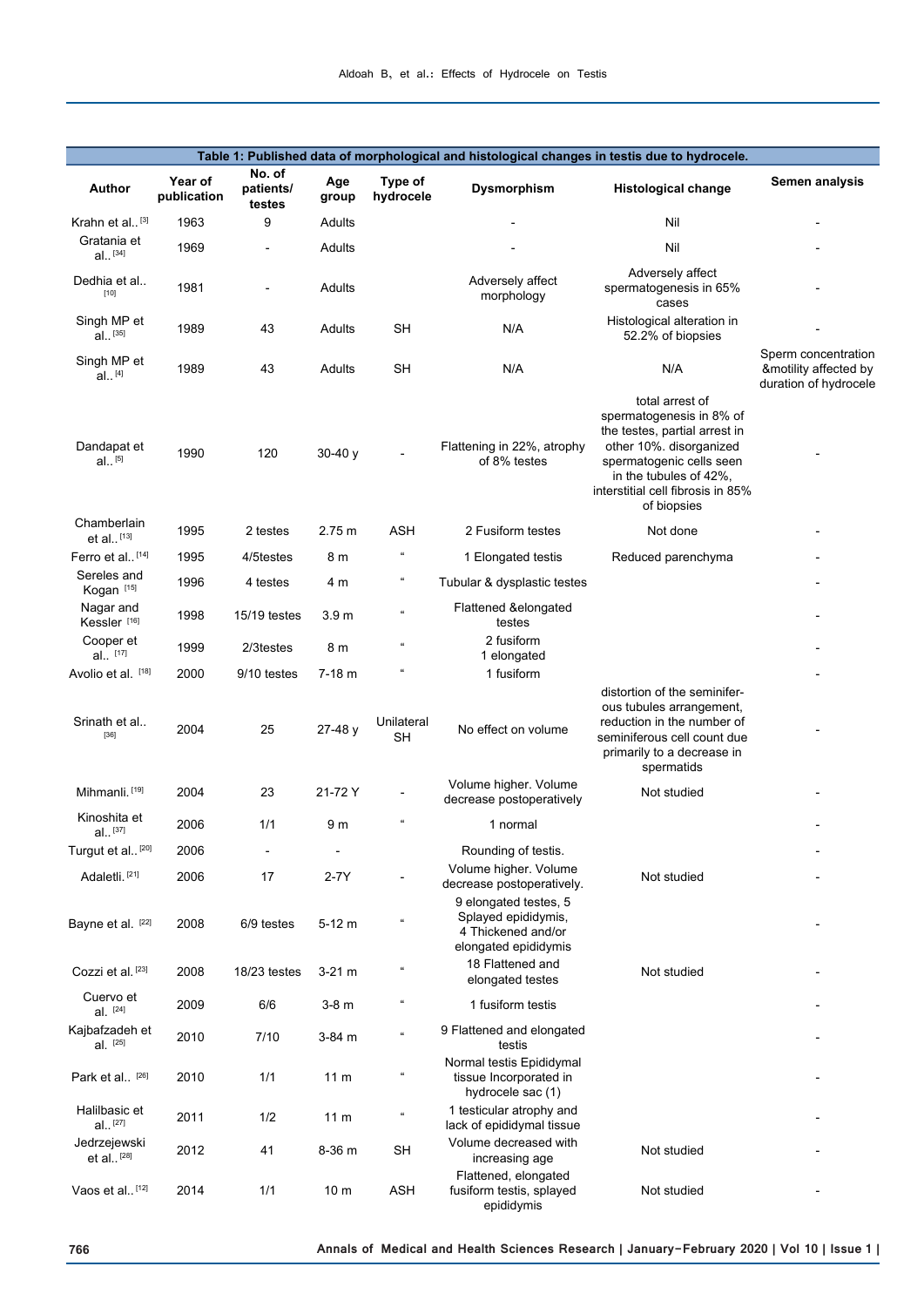| Gupta et al. [38]         | 2015  | 92 cases                            | $20-40v$             | Unilateral<br><b>SH</b>    | N/A                                                            | basement membrane<br>thickening, interstitial<br>fibrosis, disorganization<br>of seminiferous tubules &<br>impaired spermatogenesis |                                                                |
|---------------------------|-------|-------------------------------------|----------------------|----------------------------|----------------------------------------------------------------|-------------------------------------------------------------------------------------------------------------------------------------|----------------------------------------------------------------|
| Kamble et<br>$al.$ [29]   | 2015  |                                     | 25y                  | ASH                        | Atrophic testis                                                | N/A                                                                                                                                 |                                                                |
| Kurokawa et<br>$al.$ [30] | 2016  | 76/76                               | 4 y                  | 34 SH,<br>42 sp. cord<br>н | Smaller testes in SH<br>compared to testes with<br>sp. cord H  | Smaller seminiferous<br>tubules.                                                                                                    |                                                                |
| Tatekawa Y [31]           | 2017. |                                     | 8m                   |                            | Bilateral fusiform testes.                                     | Not studied                                                                                                                         |                                                                |
| Gadelkareem<br>$[32]$     | 2018  | 578                                 | Pediatric<br>& adult |                            | Flattened & elongated/<br>fusiform testis 69.1-90%             | Not studied                                                                                                                         |                                                                |
| Kokaoglu et<br>$al.$ [39] | 2018  | 52 testes<br>with SH; 36<br>control | 6.32 m               | <b>SH</b>                  | Volume not reduced.<br>Elastograph value high by<br><b>SWE</b> | Not studied                                                                                                                         |                                                                |
| Singh RK et<br>$al.$ [33] | 2019  | 120 cases                           | $20-40v$             | <b>Bilateral H</b>         | Smaller testes in 12.5%                                        | Not studied                                                                                                                         | Oligospermia in 15%,<br>abnormal shape &<br>motility of sperms |

Abreviations used: H=hydrocele; SH=scrotal hydrocele; ASH= abdominoscrotal hydrocele; sp.cord=spermatic cord; N/A= not available; SWE= shearwave elastography.

resolve. Thus patients more than 2 years old were recommended with surgical repairs. In their clinical practice, Yang et al. observed that typical CHs and NCHs with volume greater than 10 ml with high tension could hardly resolve after 18 months of age. In addition, anxiety generally existed among parents of this group of patients. [42]

Adaletli et al. compared the volume of testes on the side of CH with that of testes on the normal side in 17 children aged 2-7y. Before hydrocelectomy, the volume of testes on hydrocele side was higher than that of normal side. After hydrocelectomy, volume of testes on hydrocele side decreased by 15% whereas no change in volume was observed on normal side. [21] Mihmanli et al. found in adults that the high volume of such affected testes reduced by 21% after hydrocelectomy. The resistive (RI) and pulsatility (PI) indices of the intratesticular arteries of testes with hydrocele were significantly higher than those on normal side testes. Significant decreases in RI and PI values by 21% and 36% respectively were detected after hydrocelectomy. [19] The increase in testicular volume and vascular resistance are due to an increase in impedance to venous and lymphatic flow. The pressure of the hydrocele causes obstruction in the venous and lymphatic outflow. This stasis is in turn reflected as swelling and an increase in the volume of the testis. The decrease of testicular volumes postsurgery showed that the pressure effects were eliminated, and, possibly this considerably benefits the testes. Increase in testicular volume of testes with spermatic cord hydrocele, compared to that of testes with testicular hydrocele in children was demonstrated by Kurokawa et al..<sup>[30]</sup> Turgut et al. demonstrated that the mean testicular volumes of adult patients with unilateral hydrocele of more than 6m duration were significantly less than those with hydrocele of less than 6m duration. Unilateral idiopathic hydrocele has a tendency for rounding rather than flattening the ipsilateral testis. [20]

#### **Testicular compartment syndrome**

Dagrosa et al.., reported 15-year-old boy who presented with 2 days of increasing testicular pain and swelling, diagnosed to have a large hydrocele with compromised testicular perfusion

by doppler USS. He was managed by emergent operative drainage and repair of a "tension hydrocele" with immediate regain of testicular perfusion. [43] There are a few reports of such "testicular compartment syndrome" due to idiopathic hydrocele in adult patients. [44-46] Pressure within the hydrocoele needs to exceed the systolic blood pressure. [47] The diastolic blood flow is found absent in testis with hydrocele. [45] The elevated hydrocele pressure plays an important role in the malfunction of spermatogenesis as well as in hypoxemic hypoxia of the testis. [47]

A tense hydrocele in adult patients may damage spermatogenesis. But testicular functional status cannot be evaluated properly preand postoperatively in the pediatric patients due to failure to obtain semen analysis and limitations to do testicular biopsies. Shear wave elastography (SWE) is an ultrasound technique used to track shear waves passing through tissues by quantifying the elasticity of structures and nodules. Recently it has been found that with small hydroceles, there is no difference in testicular volume and stiffness values of testes with and without hydrocele as determined by SWE in children. [48] Kokaoglu et al. using SWE compared the testicular volumes and median elastography of testes of children with average age of 6.32 m. 52 testes with NCH and 36 testes without hydrocele were studied. SWE values of testes with NCH were significantly higher compared with those of controls, despite the absence of a significant difference in testes volumes. It is concluded that NCH may be damaging to testicular tissues. [39] It is logical that the operation age of children with NCH need re-evaluation in the light of the above findings.

### **Effects on resistivity index (RI) and elasticity index (EI) of testis**

Turgut et al. also documented an increase in resistivity index (RI) of the subcapsular artery on the hydrocele-affected side, which might be a sign of ischemia. <sup>[20]</sup> Nye and Prati, on the other hand, observed an absent testicular diastolic flow on hydroceleside. [45] Hence, early treatment of hydrocele, particularly those that are large and tense, might be necessary to prevent testicular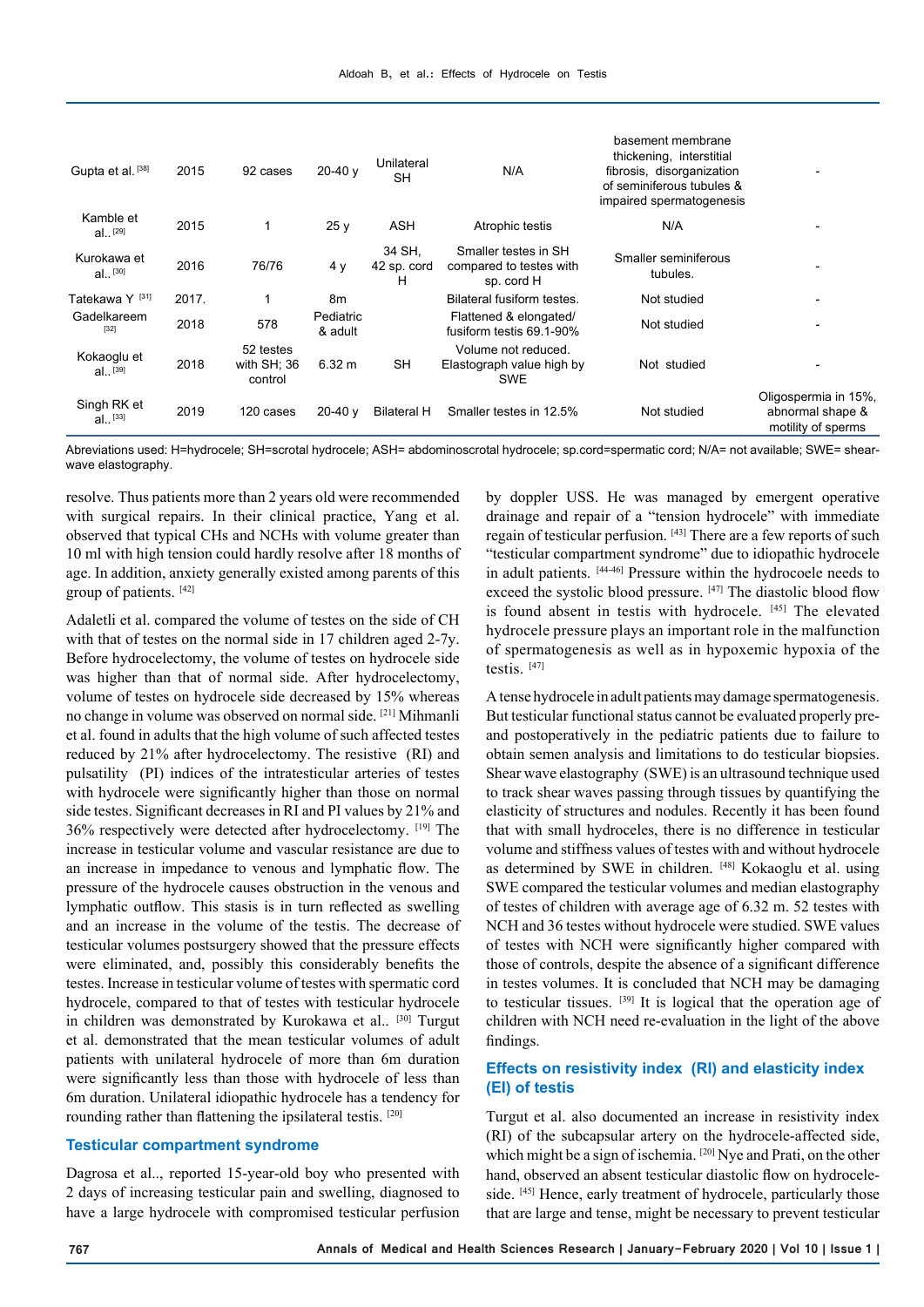damage. [11,49] Tension hydrocele is a rare condition that produces alterations of form and circulation, along with acute pain of testes. Zawaideh et al. evaluated retrospectively a series of five patients with mean age of 57y with a long history of hydrocele and increasing acute scrotal pain. [50] Patients were investigated with gray scale US of both testes, as well as with color-doppler and spectral analysis, comparing the results with those after hydrocele aspiration and symptoms relief. The involved testicles had "flattened" appearance and parenchymal doppler signals showed increased intratesticular vascular resistance. One patient had a low diastolic flow, compared to the contralateral testis, with an increased RI value, one had no diastolic flow, two patients had retrograde diastolic flow, and the remaining one had no intratesticular flow visible. After decompression, there was disappearance of pain and improved flow with normalization of testicular vascularity. A case of clinically acute scrotum in 14-month-old boy who underwent emergency exploration was found to be due to intense inflammation of hydrocele wall confirmed by histopathology. [51]

#### **Histopathologic alterations in testis due to hydrocele**

Gratania found no difference in histology between affected testes and normal testes. <sup>[34]</sup> Ferro in 1995, found that among his pediatric patients operated for ASH, an 8m old child's testis was elongated. Biopsy examination revealed reduced testicular parenchyma. [14] Kurokawa et al. examined whether hydroceles in children caused histopathological damage to testes by comparing the spermatic cord hydroceles with the testicular hydroceles. Testes with spermatic cord hydroceles were significantly longer than those with testicular hydroceles. The large testes (over 20 mm) with spermatic cord hydroceles showed significantly larger diameter of seminiferous tubules compared to small testes (under 13 mm) with testicular hydroceles. The larger testes with spermatic cord hydroceles could be caused by testicular stromal edema due to an increase of resistance to venous and lymphatic flow by hydrostatic compression on the spermatic cord, whereas the smaller testes with testicular hydroceles could be caused by the shrinkage of the seminiferous tubules due to hydrostatic pressure to the testes. [30] Singh et al. who performed biopsies on testes during hydrocele operations in adults showed alteration in 52.2% of the biopsies depending on size and duration of hydrocele. [35] Politof et al.. published their results of investigation of the prognosis for fertility in children who had undergone surgery for unilateral or bilateral hydrocele. <sup>[6]</sup> Testicular biopsy findings were positive, and therefore the fertility prognosis was very poor in 75% of patients with associated pathology such as cryptorchidism, varicocele, and pre-existing torsion. Children with hydrocele and pathological findings are significantly older than hydrocele patients with no associated pathology. Hydrocele on its own has no effect on subsequent fertility. Hydrocele does not require immediate surgery. In the presence of hydrocele and certain associated pathology, however, surgery is indicated. [6] Effect of simple hydrocele on later fertility were examined in one report in children undergoing hydrocele repair. The authors found that a poorer but not significant fertility index was observed on

the hydrocele side when ipsilateral testicular and epididymal findings were taken into consideration. [22]

Dandapat et al.. studied the biopsies of testes from hydrocele side of unilateral hydrocele of TV of 2-5 y duration in 120 patients of 30-40 y age group. [5] They reported 8% of the testes had total arrest of spermatogenesis, while other 10% exhibited partial spermatogenesis arrest at spermatocyte level. All testes from control side were histologically normal. Large numbers of disorganized spermatogenic cells were seen in the tubules of 42%, also interstitial cell fibrosis in 85% of biopsies, basement membrane thickening (78% of testes on affected side vs 12% of testes on the control side), as well as thickening of tunica albuginea and of TV (85% of testes) on hydrocele side. Similar changes were detected in 8% of testes on the control side. Arrest of spermatogenesis and consequent testicular atrophy can be the result of high fluid pressure in the tunica vaginalis, pressure on the blood supply of the testis from oedema within a tight fibrous sheath enclosing the TV as well as due to increased intrascrotal temperature. Disorganization and sloughing of tubules observed in histopathology might be due to obstruction of the vas or epididymis from fluid pressure. Interstitial fibrosis might have been due to prolonged contact with protein-rich fluid inside the TV. In conclusion, big hydroceles of the TV testis of long duration impair spermatogenesis and may lead to subfertility or infertility. The duration of hydrocele and testicular change are directly proportional. [5] Similar conclusion was arrived by other authors too. [36,38] The fact that such changes occur is a strong argument for advising surgical treatment of all hydroceles particularly in men in the reproductive age group. Large and tense vaginal hydroceles significantly affect the morphology and histology of testis. The testis appears first to protect itself against an increased ambient pressure by a thickening of the tunica albugenia. Hydrocele is a pathological finding by sonography in 7% of infertile men is significant. [52]

#### **Effects of intrascrotal temperature on spermatogenesis**

There is evidence in children and adults that, raised intrascrotal temperature possibly harm testicular function including impairment of spermatogenesis. [11] But the most temperaturesensitive testicular cells in adulthood, pachytene spermatocytes and round spermatids, are not yet present in infantile testes. In conclusion, there is no convincing evidence supporting a link between genital heat stress in young boys and poor semen quality in adulthood. [53] In the most temperature-sensitive testicular cells, i.e., pachytene spermatocytes and round spermatids, apoptosis is induced via the mitochondrial pathway activating the Bax protein. Another potential molecular mechanism involves a cold-inducible RNA-binding protein (CIRP), which is expressed in vitro in murine pachytene spermatocytes and round spermatids cultured at 32°C and is suppressed in culture temperatures of 37°C. [53]

## **Discussion**

Semen and blood samples from 99 healthy men were analysed by Hjolland et al.. in relation to scrotal skin temperature obtained by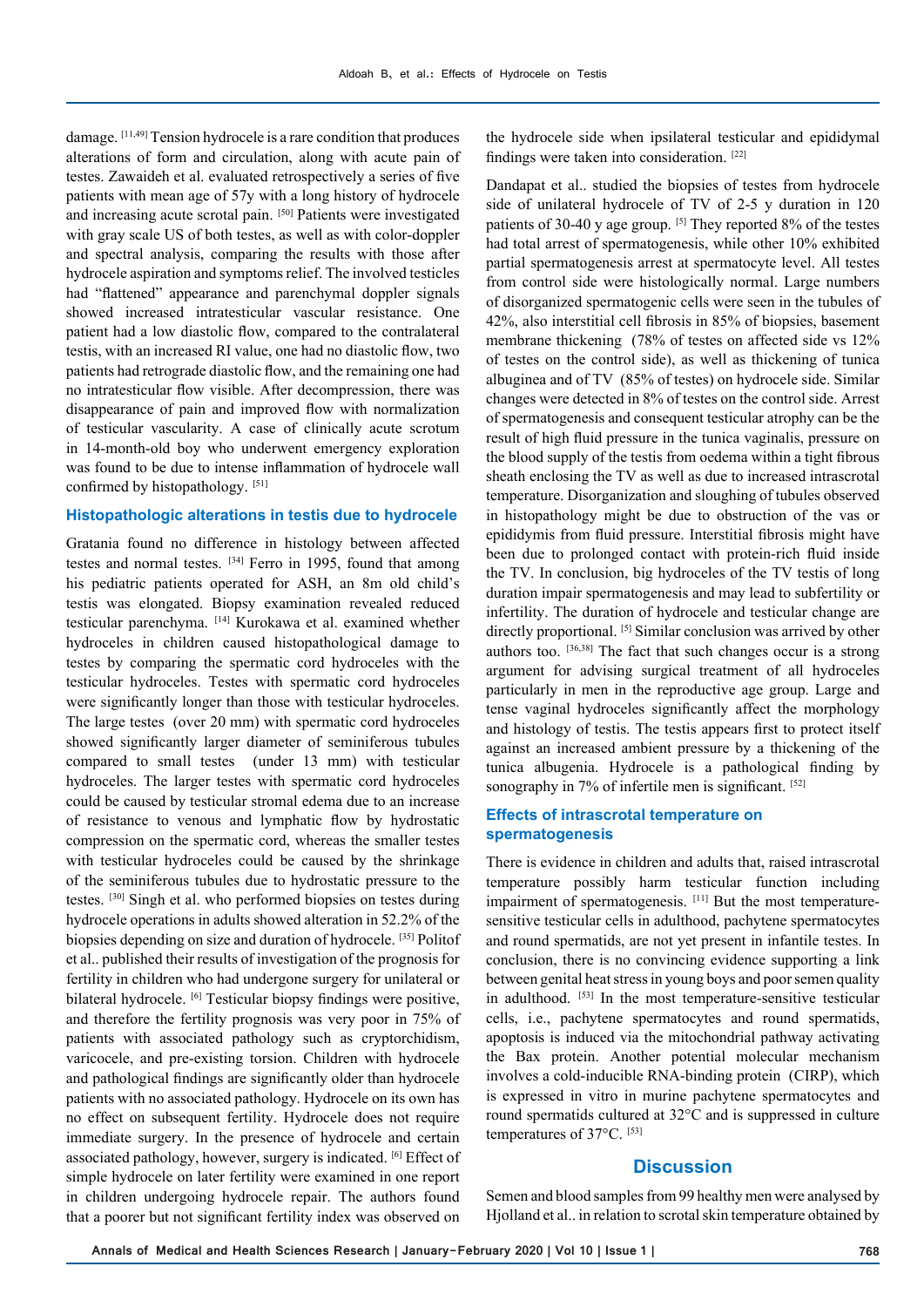a 24-h continuous monitoring protocol. A negative correlation was found between high scrotal temperature and sperm output. Sperm concentration decreased 40% per 1°C increment of median daytime scrotal temperature. Similar results were found for total sperm count, follicle stimulating hormone (FSH), and inhibin B. [54] Dedhia found that hydrocele can adversely affect spermatogenesis in 65% cases. [10] In 1989, Singh et al. detected in 43 randomly selected scrotal hydrocele patients, FSH and leutinising hormone (LH) levels were raised in 50 and 75% of patients respectively whereas testosterone level was found subnormal in 50% patients undergone investigations. LH and FSH levels also showed some relation to duration and size of the hydrocele. Similarly, sperm concentration and their motility was found affected by the duration of the disease. [4] Singh et al. investigated the effect of hydrocele on spermatogenesis in 120 patients of 20-40 y age with bilateral hydrocele of 2-8 y duration. On semen examination, there was oligozoospermia seen in 15% of cases which improved post hydrocele-operation, some cases also showed defect in sperm morphology and sperm motility. [33] The arrest of spermatogenesis is likely due to increased pressure on the blood supply of the testis from edema and from a rise in intrascrotal temperature. [5,44,55] Water, which has a very high specific heat compared to other liquids, is the major component of hydrocele. Water is resistant to transmission of heat. High heat from water being trapped within the scrotum gives the scrotum a temperature too high for optimum spermatogenesis. Hydrocele has a direct link to male infertility. Hydrocele produce infertility due to compartment syndrome, compression, increased temperature of hydrocele, and ischaemia.

#### **When to operate hydrocele?**

There has been debate on the necessity of surgery in pediatric patients with hydrocele, as well as on the best timing of intervention. Many researches have already found that hydrocele may interfere with spermatogenesis. Recently Acer-Demir et al. retrospectively reviewed hydrocele progression in 355 pediatric patients. [56] They recommended that until strong evidence of hydrocele-induced testicular damage in children is available, following up congenital hydroceles until at least 1 year and preferably 2 years of age, and following up noncongenital hydroceles for at least 6 months and preferably 1 year if there is no associated pathology indicating earlier surgery like inguinal hernia, cryptorchidism, tense hydrocele, testis torsion, or testis mass. [8,56,57] Non-communicating hydroceles are often resolved by two years of age in infants while it is resolved within six months in boys (older than one year with onset of hydroceles) in approximately 75% cases. Indications of surgery in the first year of life are an associated inguinal hernia and hydroceles that become huge in size. [58] In adults, hydroceles do not need treatment, if there is normal testicle or if the patient remains asymptomatic. [7] In view of future functional changes in testes having morphological changes associated with hydroceles, early operation is advocated in tense hydroceles. [13]

## **Conclusion**

All hydroceles are not innocent as previously considered. Tense hydroceles, large hydroceles (vertical length >12.5

cm), hydroceles of long duration (>48 m duration), and abdominoscrotal hydroceles can cause serious harm to testis. The deleterious effects may be in the form of mechanical pressure resulting in alteration of morphology, histological damage to seminiferous tubules, and impedence of testicular blood supply manifested as acute scrotal pain or ischaemia of testicular tissue. Exposure to high temperatures of hydrocele can result in thermal damage to spermatogenetic cells. One or more mechanisms may be damaging in each case. In the longrun, future spermatogenesis can be adversely affected resulting in oligospermia or azoospermia. Damage to testis should be prevented by timely intervention of hydrocele.

#### **Competing Interests**

The authors declare that they have no competing interests.

#### **References**

- 1. Samad SA, Phatak SV. An unusual case of abdominoscrotal swelling in a young patient- hydrocele En Bissac. JCDR. 2018;12:TD03-TD05.
- 2. Ben-Ari J, Merlob P, Mimouni F, Rosen O, Reisner SH. The prevalence of high insertion of scrotum, hydrocele and mobile testis in the newborn infant (36-42 weeks gestation). Eur J Pediatr. 1989;148:563-564.
- 3. Krahn HP, Tessler AN, Hotchkiss RS. Studies of the effect of hydrocele upon scrotal temperature, pressure, and testicular morphology. Fertil Steril. 1963;14:226-230.
- 4. Singh MP, Goel TC, Singh M, Chawdhary SR. Alterations in testicular functions in patients of 14 scrotal hydrocele. Indian J Med Res 1989;90:124- 126.
- 5. Dandapat MC, Padhi NC, Patra AP. Effect of hydrocele on testis and spermatogenesis. Br J Surg. 1990;77:1293-1294.
- 6. Politoff L, Hadziselimovic F, Herzog B, Jenni P. Does hydrocele affect later fertility? Fertil Steril. 1990;53:700-703.
- 7. Ahmad T, Ullah S, Nabi G, Ullah N, Rahman K. A mini review on hydrocele: The most common scrotal problem. SBSRR. (Social & basic sciences research review) 2014;2:571-575.
- 8. Fourie N, Banieghbal B. Pediatric hydrocele: A comprehensive review. Clin Surg. 2017;2:1448.
- 9. Glick PL, Boulanger SC. Inguinal hernias and hydroceles. In : Coran AG, ed-in-chief, Adzick NS, Krummel TM, Laberge JM, Shamberger RC, Caldamone AA, associate (Eds). Pediatric Surgery. 7th ed., Vol. II. USA: Elsevier, Saunders, USA, 2012: 985-1001.
- 10. Dedhia RP. Alteration in testicular histology in Hydrocele. Eur Urol. 1981;34:393-395.
- 11. Cimador M, Castagnetti M, De Grazia E. Management of hydrocele in adolescent patients. Nat. Rev. Urol. 2010;7:379.
- 12. Vaos G, Zavras N, Eirekat K. Testicular dysmorphism in infantile abdominoscrotal hydrocele: Insights into etiology. Int Urol Nephrol. 2014;46:1257-1261.
- 13. Chamberlain SA, Kirsch AJ, Thall EH, Emanuel ER, Hensle TW. Testicular dysmorphism associated with abdominoscrotal hydroceles during infancy. Urology. 1995;46:881-882.
- 14. Ferro F, Lais A, Orazi C, Spagnoli A, Caione P. Abdominoscrotal hydrocele in childhood. Report of four cases and review of the literature. Pediatr Surg Int. 1995;10:276-278.
- 15. Serels S, Kogan S. Bilateral giant abdominoscrotal hydrocele in childhood. Urology 1996;47:763-765.
- 16. Nagar H, Kessler A. Abdominoscrotal hydrocele in infancy: A study of 15 cases. Pediatr Surg Int. 1998;13:189-190.